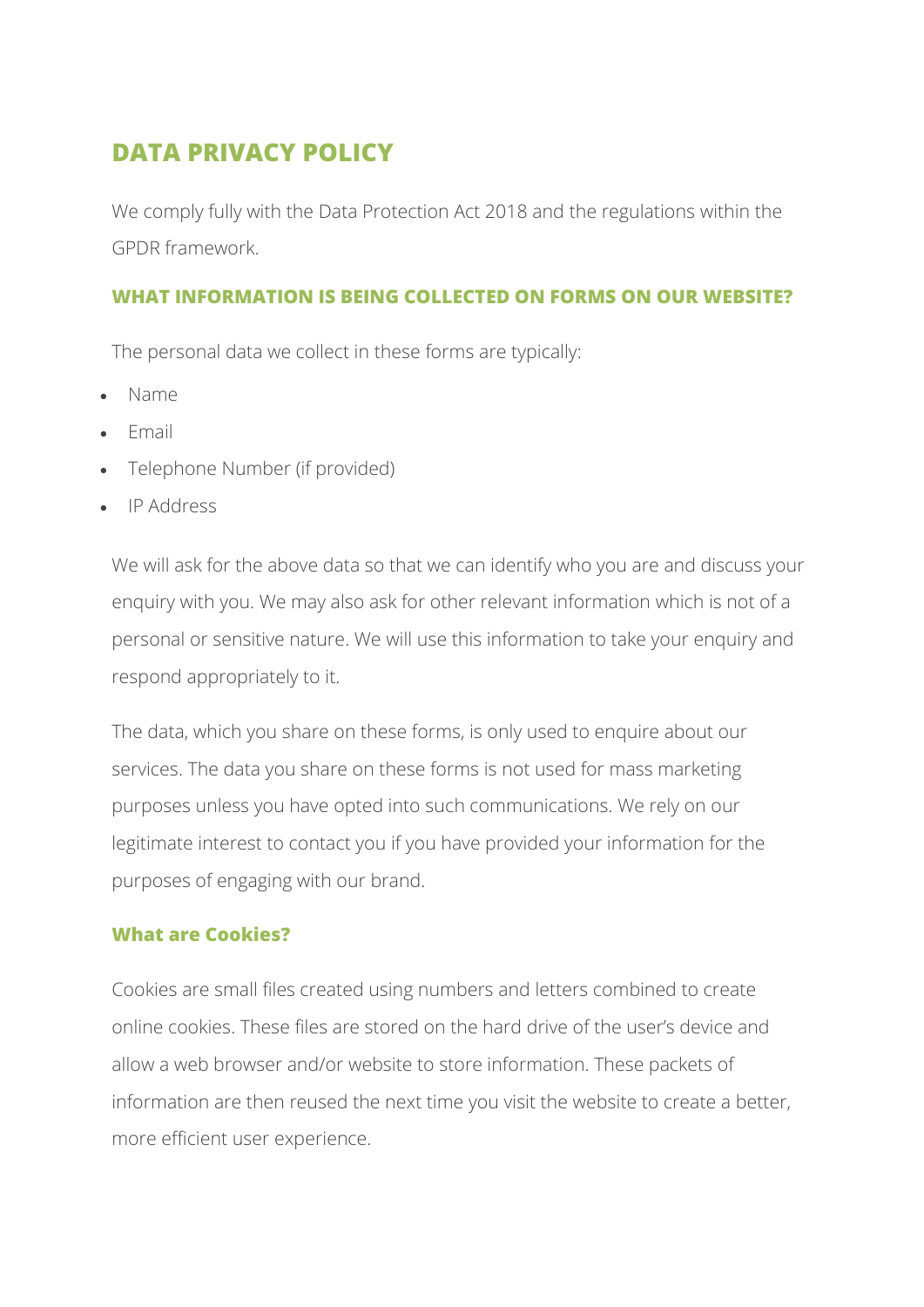The majority of web browsers allow partial control of cookies by using the browser settings on your chosen device. If you would like to know more about cookies and understand how they work, you can utilise websites such as [www.aboutcookies.org.](https://www.aboutcookies.org/)

## **What we use cookies for?**

By using our website, you are in agreement with our cookies policy. We may store and access cookies on your device.

## **Website Analytics**

There are standard cookies created by Google that are designed to collect information about how users interact and behave on a website. These cookies are used to store information, such as what time your current visit occurred, whether you have been to the site before, and what site referred you to the web page.

These cookies contain no personally identifiable information but they will use your computer's IP address to know from where in the world you are accessing the Internet.

Google stores the information collected by these cookies on servers in the United States. Google may transfer this information to third-parties where required to do so by law, or where such third-parties process the information on Google's behalf.

The data collected is done so anonymously to ensure personal information is kept secure. You can [learn more about Google's cookie protection policy here](https://support.google.com/analytics/answer/6004245).

## **How to control cookies**

You can control and/or delete cookies as you wish – for details, see [www.aboutcookies.org.](https://www.aboutcookies.org/) You can delete all cookies that are already on your computer and you can set most browsers to prevent them from being placed. If you